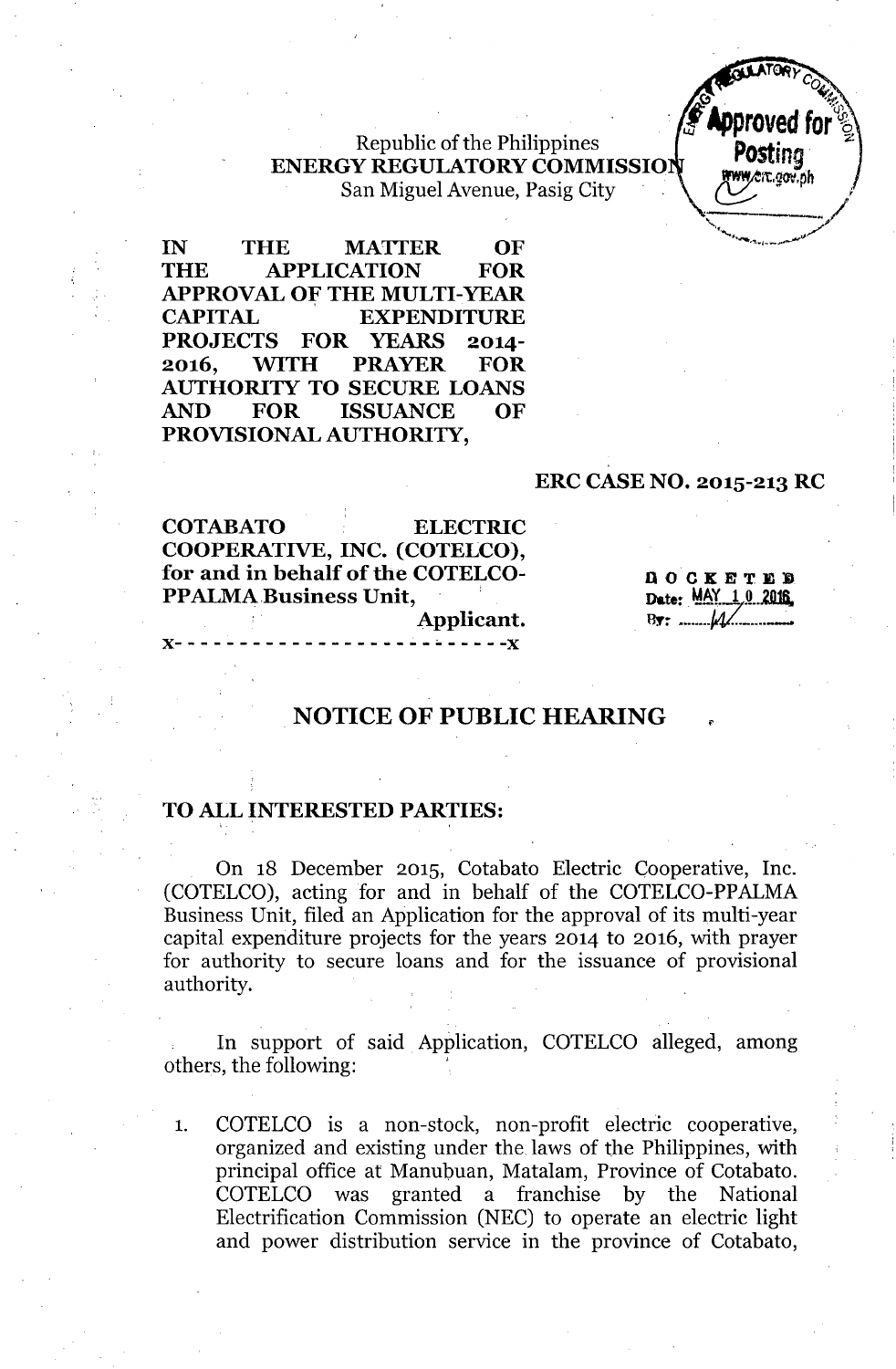particularly in the City of Kidapawan and Municipalities of Makilala, Kabacan, Carmen, Mlang, Tulunan, Matalam, President Roxas, Magpet, Antipas, Arakan, and Banisilan, under Certificate of Franchise No. 204.

- 2. COTELCO applied for a franchise with the NEC over the following Municipalities: a) Pigkawayan; b) Libungan; c) Midsayap; d) Alamada; e) Aleosan; and f) Pikit, all in the Province of Cotabato. The NEC, as affirmed with finality by the Court of Appeals (CA), granted said application of COTELCO. A copy of the CA Decision and Entry of Judgment are attached to the 4pplication as Annexes "A" and "B", respectively.
- 3. The COTELCO-PPALMA Area was created as a separate business unit within the COTELCO franchise under COTELCO Board Resolution No. 57-2012. Thus, COTELCO functions as two (2) business units, namely: COTELCO Main Business Unit and COTELCO-PPALMA Area Business Unit (COTELCO-PPALMA). The said Board Resolution was approved by the National Electrification Administration (NEA) as stated in its 29 October 2012 letter to the Board of Directors of COTELCO. Copies of the Board Resolution and NEA's letter are attached to the Application as Annexes "C" and "D", respectively.

### NATURE OF THE APPLICATION

4. The instant Application was filed pursuant to ERC's Rules of Practice and Procedure and other relevant rules and regulations.

#### COMPLIANCE WITH THE PRE-FILING REQUIREMENTS

5. COTELCO furnished the respective legislative bodies of the local government units where COTELCO-Main and COTELCO-PPALMA principally operate with copies of the Application, including all its annexes and accompanying documents. Proofs of service to the Sangguniang Panlalawigan of Cotabato Province and Sangguniang Bayan of the Municipalities of Matalam and Midsayap are attached as **Annexes** "E", "E-1", and "E-2" of the Application.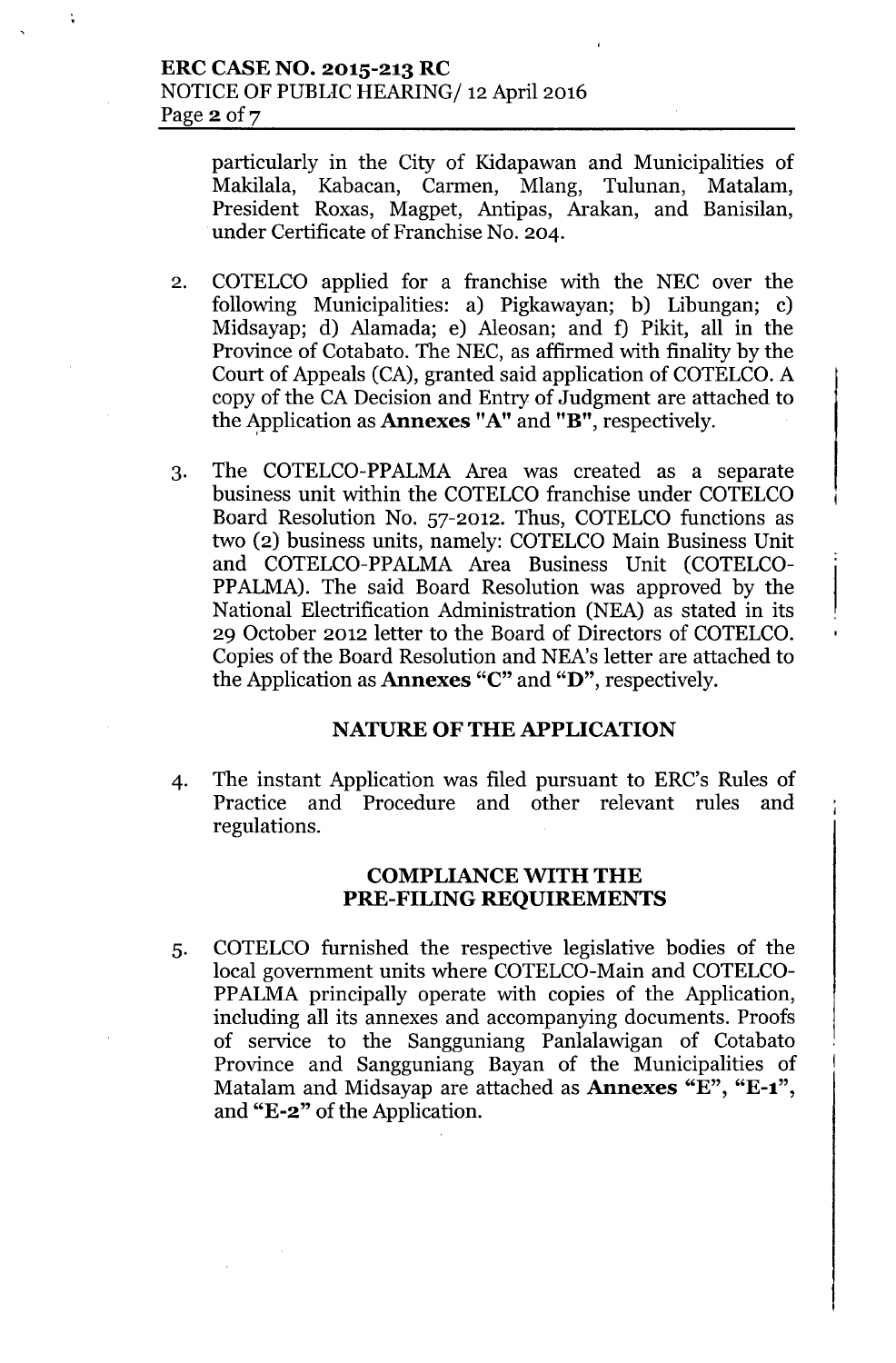$\ddot{\cdot}$ 

6. COTELCO also published the Application without its annexes in a newspaper of general circulation within its franchise area. Copies of the Affidavit of Publication and the Newspaper where the Application was published are attached to the Application as Annexes "F" and "F-1", respectively.

## STATEMENT OF FACTS

7. The COTELCO-PPALMA's Multi-Year Capital Expenditure (CAPEX) Projects are divided into Network and Non-network Projects, as follows:

# CAPITAL EXPENDITURE PROJECTS (2014-2016)

| <b>PROJECT</b>     |                                   | YEAR OF IMPLEMENTATION |               |               |                   |  |  |  |  |  |
|--------------------|-----------------------------------|------------------------|---------------|---------------|-------------------|--|--|--|--|--|
|                    |                                   | 2014                   | 2015          | 2016          | <b>TOTAL COST</b> |  |  |  |  |  |
|                    | Substation                        |                        |               |               |                   |  |  |  |  |  |
| $\mathbf{1}$       | <b>Upgrading of Protection of</b> |                        |               |               |                   |  |  |  |  |  |
|                    | Villarica Substation              |                        | 18,773,000.00 |               | 18,773,000.00     |  |  |  |  |  |
|                    | <b>Primary Line</b>               |                        |               |               |                   |  |  |  |  |  |
| $\overline{2}$     | Refurbishment of                  |                        |               |               |                   |  |  |  |  |  |
|                    | Distribution Line                 |                        | 24,458,451.00 |               | 24,458,451.00     |  |  |  |  |  |
|                    | Replacement of                    |                        |               |               |                   |  |  |  |  |  |
|                    | Overloaded Distribution           |                        |               |               |                   |  |  |  |  |  |
|                    | 3 Transformers along the          |                        |               |               |                   |  |  |  |  |  |
|                    | Feeders of Gumaga and             |                        |               |               |                   |  |  |  |  |  |
|                    | <b>Villarica Substations</b>      |                        | 8,903,834.10  | 2,896,377.75  | 11,800,211.85     |  |  |  |  |  |
| $\overline{4}$     | Reconductoring of 1.04            |                        |               |               |                   |  |  |  |  |  |
|                    | kilometer Midsayap Feeder         |                        |               |               |                   |  |  |  |  |  |
|                    | primary line from 2/0             |                        |               |               |                   |  |  |  |  |  |
|                    | ACSR to 336 ACSR                  |                        | 7,759,590.61  |               | 7,759,590.61      |  |  |  |  |  |
| 5 <sup>1</sup>     | Construction of 3.31 km           |                        |               |               |                   |  |  |  |  |  |
|                    | Double Circuit Line for           |                        |               |               |                   |  |  |  |  |  |
|                    | F33 using 336 ACSR                |                        |               |               |                   |  |  |  |  |  |
|                    | conductor and                     |                        |               |               |                   |  |  |  |  |  |
|                    | Transfer/Splitting of Loads       |                        |               | 13,811,381.00 | 13,811,381.00     |  |  |  |  |  |
|                    | Installation of capacitors        |                        |               |               |                   |  |  |  |  |  |
| 6                  | along feeders with                |                        |               |               |                   |  |  |  |  |  |
|                    | undervoltage                      |                        |               | 596,750.00    | 596,750.00        |  |  |  |  |  |
| 7                  | Replacement of Defective          |                        |               |               |                   |  |  |  |  |  |
|                    | Meters                            |                        |               | 22,400,000.00 | 22,400,000.00     |  |  |  |  |  |
|                    | <b>Other Network</b>              |                        |               |               |                   |  |  |  |  |  |
| 8                  | <b>New Connections (Service</b>   |                        |               |               |                   |  |  |  |  |  |
|                    | Drop and Metering                 |                        |               |               |                   |  |  |  |  |  |
|                    | Requirements)                     | 4,323,343.60           | 33,519,578.40 | 33,297,697.20 | 71,140,619.20     |  |  |  |  |  |
| 9                  | Secondary Distribution            |                        |               |               |                   |  |  |  |  |  |
|                    | Transformer New                   |                        |               |               |                   |  |  |  |  |  |
|                    | <b>Customer Connections</b>       |                        |               |               |                   |  |  |  |  |  |
|                    | Project                           |                        | 8,209,320.84  | 4,560,826.41  | 12,770,147.25     |  |  |  |  |  |
| 10                 | <b>Additional Secondary Line</b>  |                        | 4,379,844.72  | 4,379,844.72  | 8,759,689.44      |  |  |  |  |  |
| <b>Non-Network</b> |                                   |                        |               |               |                   |  |  |  |  |  |
| 11                 | Lot Purchase and                  |                        | 15,000,000.00 | 22,890,038.45 | 37,890,038.45     |  |  |  |  |  |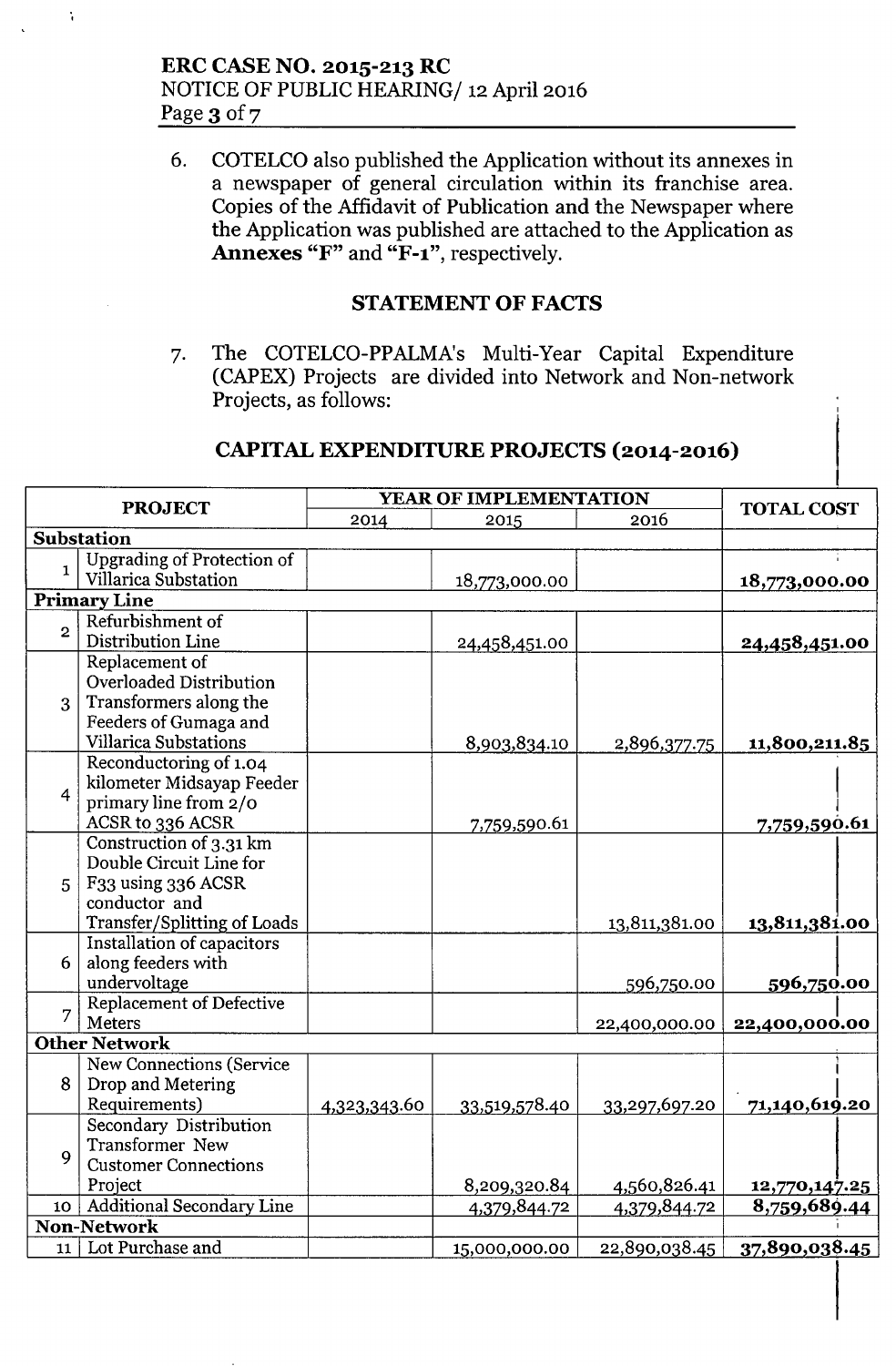## ERC CASE NO. 2015-213 RC NOTICE OF PUBLIC HEARING/ 12 April 2016 Page  $4$  of  $7$

| <b>Building and Warehouse</b>   |                                                                                                                                                                                                                                                                                                                                                                                                                                            |               |                                                                                               |                                             |                                                                                                 |
|---------------------------------|--------------------------------------------------------------------------------------------------------------------------------------------------------------------------------------------------------------------------------------------------------------------------------------------------------------------------------------------------------------------------------------------------------------------------------------------|---------------|-----------------------------------------------------------------------------------------------|---------------------------------------------|-------------------------------------------------------------------------------------------------|
|                                 |                                                                                                                                                                                                                                                                                                                                                                                                                                            |               |                                                                                               |                                             |                                                                                                 |
| System (Hardware,               |                                                                                                                                                                                                                                                                                                                                                                                                                                            |               |                                                                                               |                                             |                                                                                                 |
| Software and Support)           | 8,394,568.00                                                                                                                                                                                                                                                                                                                                                                                                                               | 6,500,000.00  |                                                                                               | 14,894,568.00                               |                                                                                                 |
|                                 |                                                                                                                                                                                                                                                                                                                                                                                                                                            |               |                                                                                               |                                             |                                                                                                 |
|                                 |                                                                                                                                                                                                                                                                                                                                                                                                                                            | 2,700,000.00  |                                                                                               | 2,700,000.00                                |                                                                                                 |
|                                 |                                                                                                                                                                                                                                                                                                                                                                                                                                            |               |                                                                                               |                                             |                                                                                                 |
|                                 |                                                                                                                                                                                                                                                                                                                                                                                                                                            |               |                                                                                               |                                             |                                                                                                 |
|                                 |                                                                                                                                                                                                                                                                                                                                                                                                                                            |               |                                                                                               |                                             |                                                                                                 |
|                                 |                                                                                                                                                                                                                                                                                                                                                                                                                                            |               |                                                                                               |                                             |                                                                                                 |
|                                 |                                                                                                                                                                                                                                                                                                                                                                                                                                            |               |                                                                                               |                                             |                                                                                                 |
|                                 |                                                                                                                                                                                                                                                                                                                                                                                                                                            | 38,000,000.00 |                                                                                               | 38,000,000.00                               |                                                                                                 |
|                                 |                                                                                                                                                                                                                                                                                                                                                                                                                                            |               |                                                                                               |                                             |                                                                                                 |
|                                 |                                                                                                                                                                                                                                                                                                                                                                                                                                            | 3,650,000.00  | 8,830,000.00                                                                                  | 12,480,000.00                               |                                                                                                 |
|                                 |                                                                                                                                                                                                                                                                                                                                                                                                                                            |               |                                                                                               |                                             |                                                                                                 |
|                                 |                                                                                                                                                                                                                                                                                                                                                                                                                                            |               |                                                                                               |                                             |                                                                                                 |
|                                 |                                                                                                                                                                                                                                                                                                                                                                                                                                            |               |                                                                                               |                                             |                                                                                                 |
| <b>Installation of Site</b>     |                                                                                                                                                                                                                                                                                                                                                                                                                                            |               |                                                                                               |                                             |                                                                                                 |
| <b>Equipment Identification</b> |                                                                                                                                                                                                                                                                                                                                                                                                                                            |               |                                                                                               |                                             |                                                                                                 |
| and Data Gathering              |                                                                                                                                                                                                                                                                                                                                                                                                                                            |               |                                                                                               |                                             |                                                                                                 |
|                                 |                                                                                                                                                                                                                                                                                                                                                                                                                                            |               |                                                                                               |                                             |                                                                                                 |
|                                 |                                                                                                                                                                                                                                                                                                                                                                                                                                            |               |                                                                                               |                                             |                                                                                                 |
|                                 |                                                                                                                                                                                                                                                                                                                                                                                                                                            |               |                                                                                               |                                             |                                                                                                 |
|                                 |                                                                                                                                                                                                                                                                                                                                                                                                                                            |               |                                                                                               |                                             |                                                                                                 |
| <b>TOTAL</b>                    |                                                                                                                                                                                                                                                                                                                                                                                                                                            |               |                                                                                               |                                             |                                                                                                 |
| 14<br>19                        | <b>Construction of Office</b><br><b>Utility Billing Management</b><br><b>Acquisition of Engineering</b><br><b>Simulation Software</b><br>Acquisition of<br>Accounting/MSD/Payroll<br>Software(Inclusive of<br>Source Code)<br>Wide Area Network<br>Infrastructure<br>Acquisition of Test and<br>Laboratory Equipment<br>Acquisition of Tools and<br>Equipments<br>Purchase of Service and<br><b>Heavy Equipment</b><br>Maintenance Vehicle |               | 5,807,500.00<br>364,750.00<br>2,649,600.00<br>7,730,000.00<br>12,717,911.60<br>188,405,469.67 | 364,750.00<br>5,929,600.00<br>15,400,000.00 | 5,807,500.00<br>729,500.00<br>8,579,200.00<br>23,130,000.00<br>336,480,646.80<br>135,357,265.53 |

- 8. The above-enumerated CAPEX Projects are optimal solutions to improve the safety, quality, and reliability of power, as well as reduce system loss in the COTELCO-PPALMA area.
- 9. COTELCO-PPALMA's Distribution System Map, Customer Profile, Historical and Forecast Planning Data, System Performance Assessment, Project Cost Estimates, Project Financing Plan, Conceptual Engineering Designs and Drawings, Economic and Technical Analysis, and justifications for each project are discussed in detail in COTELCO-PPALMA's CAPEX Plan (Annex "G" of the Application).
- 10. The estimated CAPEX for years 2014 to 2016, exclusive of permit fee, legal and consultancy fees, and capitalized interests, is Three-Hundred Thirty-Six Million Four Hundred Eighty Thousand Six Hundred Forty Six Pesos and Eighty Centavos (PhP 336,480,646.80). The same will be financed through the Reinvestment Fund for Sustainable Capital Expenditures (RFSC) and loans obtained from Development Bank of the Philippines (DBP) and NEA, details of which are summarized hereunder as follows: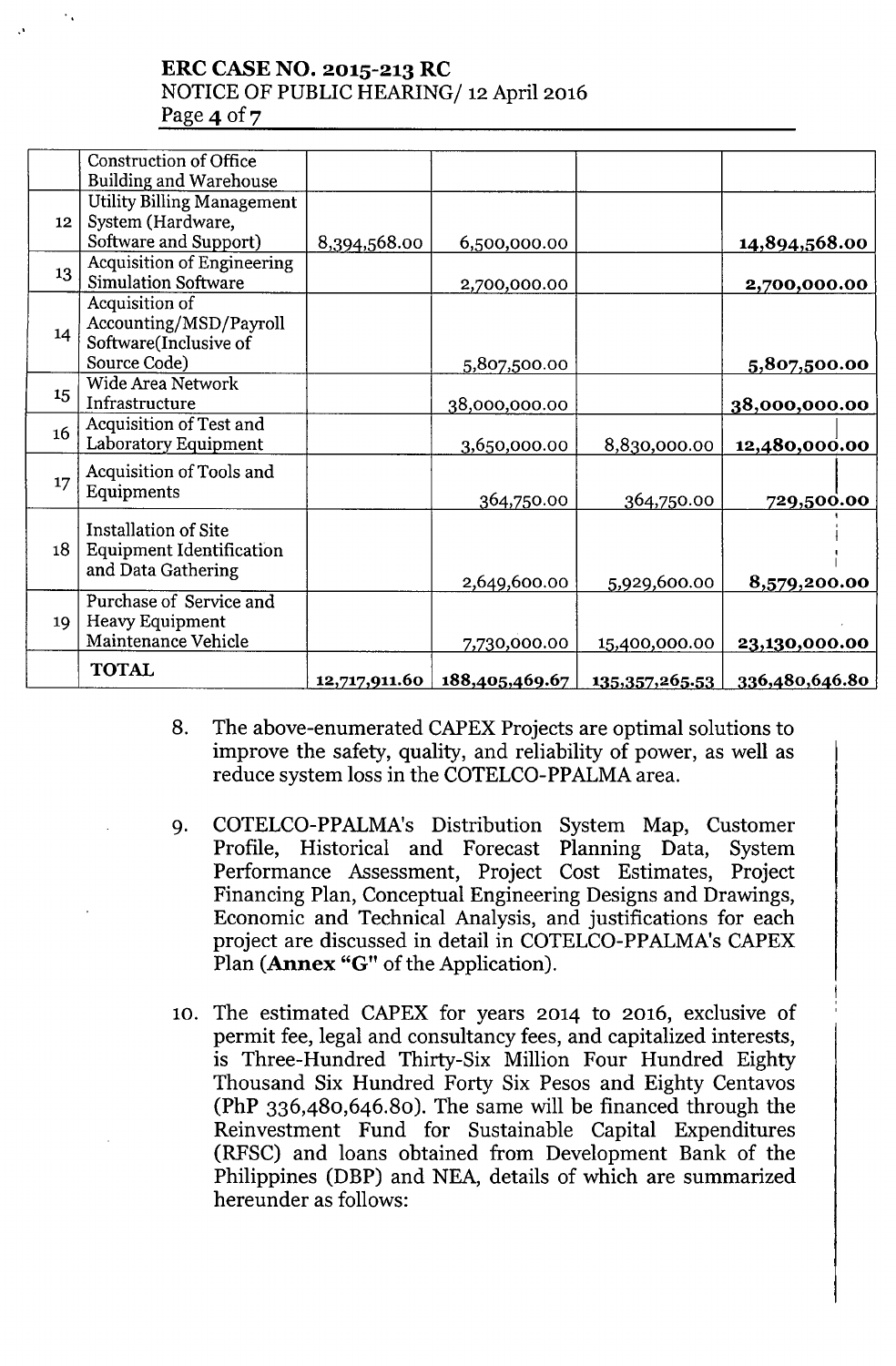ERC CASE NO. 2015-213 RC NOTICE OF PUBLIC HEARING/ 12 April 2016 Page  $5$  of  $7$ 

| <b>Funding</b>        |                          |                        |                   |                |  |
|-----------------------|--------------------------|------------------------|-------------------|----------------|--|
| <b>Source</b>         | 2014                     | 2015                   | 2016              | Total (PhP)    |  |
| <b>DBP</b>            | $\overline{\phantom{0}}$ | <u>175,451,554</u> .11 | 125,455,094.40    | 300,906,648.51 |  |
| <b>NEA</b>            | $\blacksquare$           | 12,953,915.56          | 9,902,171.13      | 22,856,086.69  |  |
| <b>RFSC</b>           | 12,717,911.60            |                        |                   | 12,717,911.60  |  |
| Grand<br><b>Total</b> | 12,717,911.60            | 188,405,469.67         | 135, 357, 265. 53 | 336,480,646.80 |  |

- 11. The DBP loan, which will earn an interest of six percent (6%) per annum, will be payable in equal quarterly installments for ten (10) years. While the NEA loan, which will earn an interest of eight percent (8%), will be payable in equal quarterly installments for fifteen (15) years. The details of the servicing are indicated in Annex "AB" of the CAPEX Plan.
- 12. The implementation of all the proposed projects will have an average indicative additional revenue requirement on the RFSC rate by PhPO.3633 per kWh, the details of which are indicated in Annex "AC" of the CAPEX Plan.
- 13. The proposed CAPEX projects and the loans to finance the same were already approved by COTELCO's Board of Directors.

## ALLEGATIONS IN SUPPORT OF THE PRAYER FOR AUTHORITY TO SECURE LOANS AND PROVISIONAL AUTHORITY

- 14. The proposed CAPEX Projects need to be immediately implemented as the existing distribution assets in COTELCO-PPALMA area require immediate improvement.
- 15. The following CAPEX Projects are deemed urgent: (a) replacement of the fuses with a 69 kV circuit breaker; (b) replacement of 106 poles, 96 cross-arms, and 22.935 kilometer distribution lines; and (c) reconductoring of the eight (8) kilometers three-phase backbone line of Midsayap Feeder.
- 16. COTELCO-PPALMA has no sufficient financial resources to finance the said proposed CAPEX Projects.
- 17. The Authority to Secure Loans is necessary for the immediate implementation of COTELCO-PPALMA's proposed CAPEX Projects.
- 18. COTELCO, in behalf of its COTELCO-PPALMA Area Business Unit, will secure loans from DBP and NEA in the amount of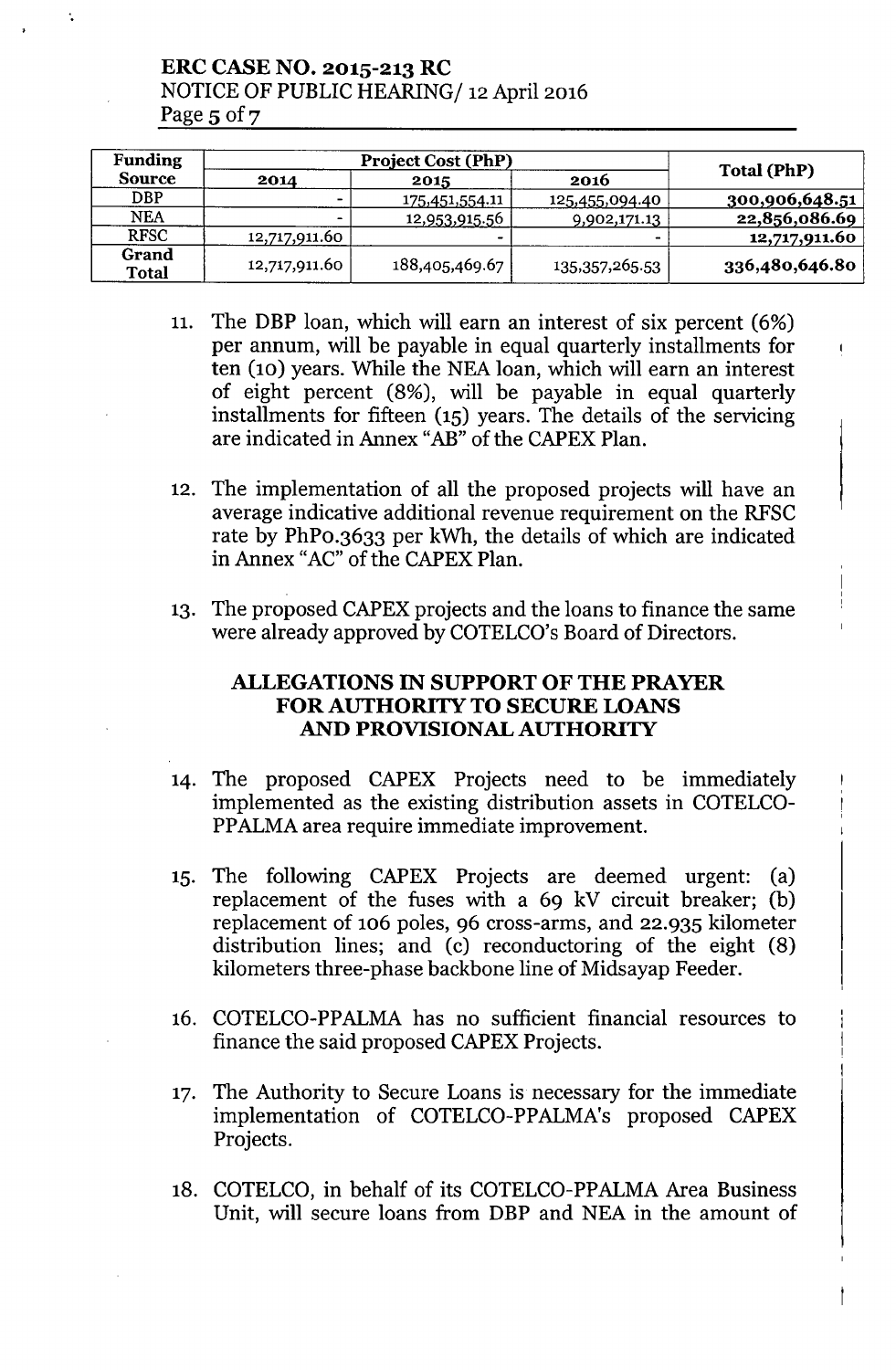PhP<sub>300</sub>,906,648.51 and PhP22,856, 086.59, respectively, in order to implement the proposed CAPEX Projects.

#### **PRAYER**

19. COTELCO prays that the Commission grants provisional authority to implement COTELCO-PPALMA's capital expenditure projects for years 2014-2016 and authority to secure loans to finance said projects.

The Commission has set the Application for initial hearing, expository presentation, pre-trial conference, and presentation of evidence on **21 June 2016 (Tuesday) at ten o'clock in the morning** (10:00 A.M.) at COTELCO-PPALMA Main Office, **Villarica, Midsayap, Province of Cotabato.**

All persons who have an interest in the subject matter of the proceeding may become a party by filing, at least five (5) days prior to the initial hearing and subject to the requirements in the ERC's Rules of Practice and Procedure, a verified petition with the Commission giving the docket number and title of the proceeding and stating: (1) the petitioner's name and address; (2) the nature of petitioner's interest in the subject matter of the proceeding, and the way and manner in which such interest is affected by the issues involved in the proceeding; and (3) a statement of the relief desired.

All other persons who may want their views known to the Commission with respect to the subject matter of the proceeding may file their opposition to the Application or comment thereon at any stage of the proceeding before the Applicant conclude the presentation of its evidence. No particular form of opposition or comment is required, but the document, letter or writing should contain the name and address of such person and a concise statement of the opposition or comment and the grounds relied upon.

All such persons who wish to have a copy of the Application may request from the Applicant that they be furnished with the same, prior to the date of the initial hearing. Applicant is hereby directed to furnish all those making such request with copies of the Application and its attachments, subject to the reimbursement of reasonable photocopying costs. Any such person may likewise examine the Application and other pertinent records filed with the Commission during the standard office hours.